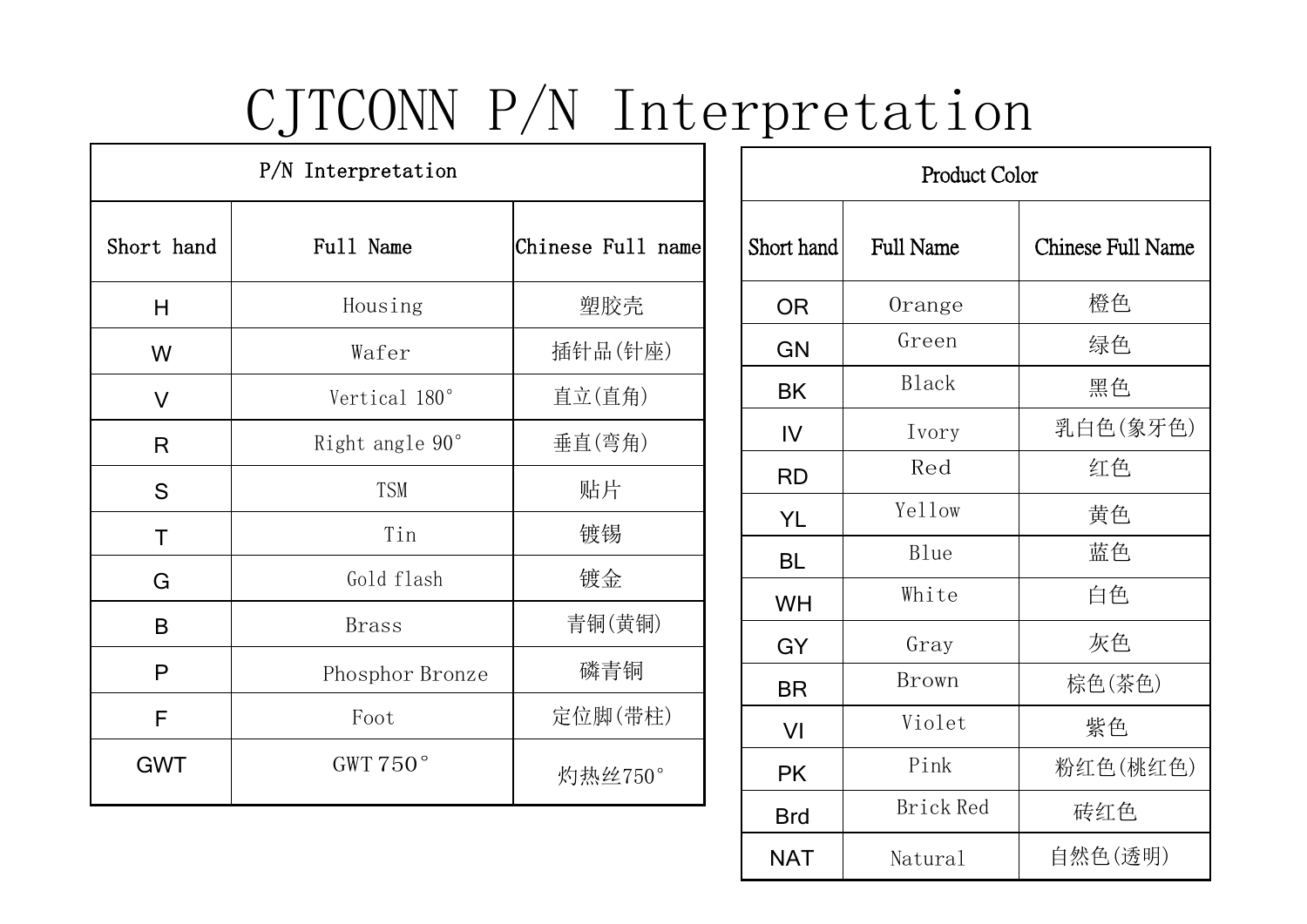## CJTCONN P/N Interpretation

| C 3030 F - TP - A - |                                                                         |  |  |
|---------------------|-------------------------------------------------------------------------|--|--|
|                     | $H^{\ast}$<br>stands for high pin terminal (big)                        |  |  |
|                     | $\mathsf{L}$ : stands for low pin terminal (small)                      |  |  |
|                     | HH : stands for super high pin terminal (big)                           |  |  |
|                     | A,B: Represents a special terminal                                      |  |  |
|                     | TB: brass tin plating                                                   |  |  |
|                     | TP: phosphor copper tin plating                                         |  |  |
|                     | TBD: brass plating first and then punching                              |  |  |
|                     | TPD: phosphor bronze first plating and then punching                    |  |  |
|                     | GB: brass gold plating (the default is first punching and then plating) |  |  |
|                     | GP: Phosphor bronze with gold plating                                   |  |  |
|                     | <b>TBS: stands for brass material</b>                                   |  |  |
|                     | TPS: stands for phosphor bronze material                                |  |  |
|                     | F: the female terminal FA: the special female terminal                  |  |  |
|                     | M:the male terminal<br>MA: the special male terminal                    |  |  |
|                     | CJT Model: 3030(3.00mm pitch).1001(1.00pitch)                           |  |  |
|                     | <b>Product category:</b>                                                |  |  |
|                     | A (wire to board connector)                                             |  |  |
|                     | B (board terminal connector)                                            |  |  |
|                     | C (wire to wire connector)                                              |  |  |
|                     | D (IDC(Puncture) Connectors)                                            |  |  |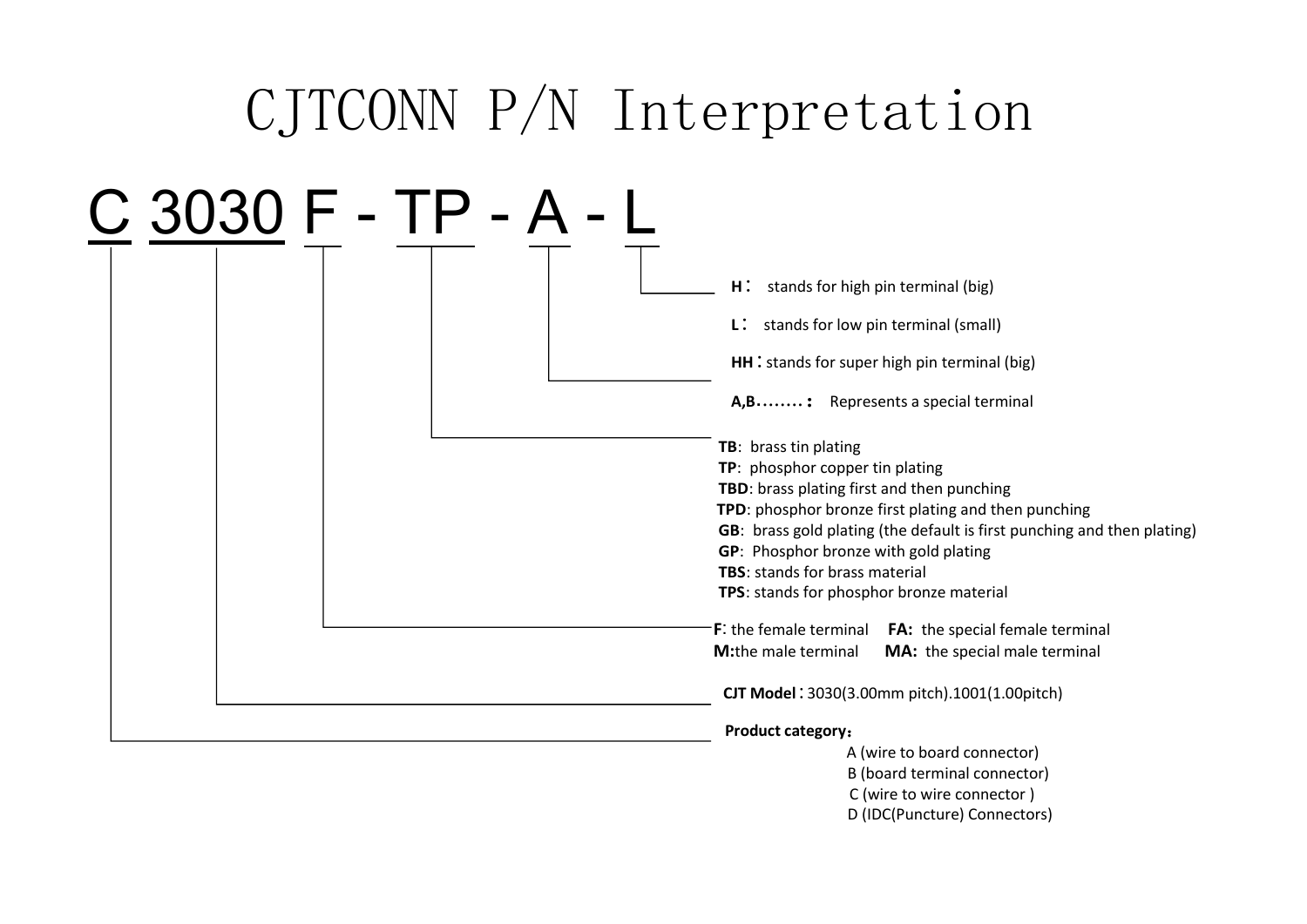

D (IDC(Puncture) Connectors)